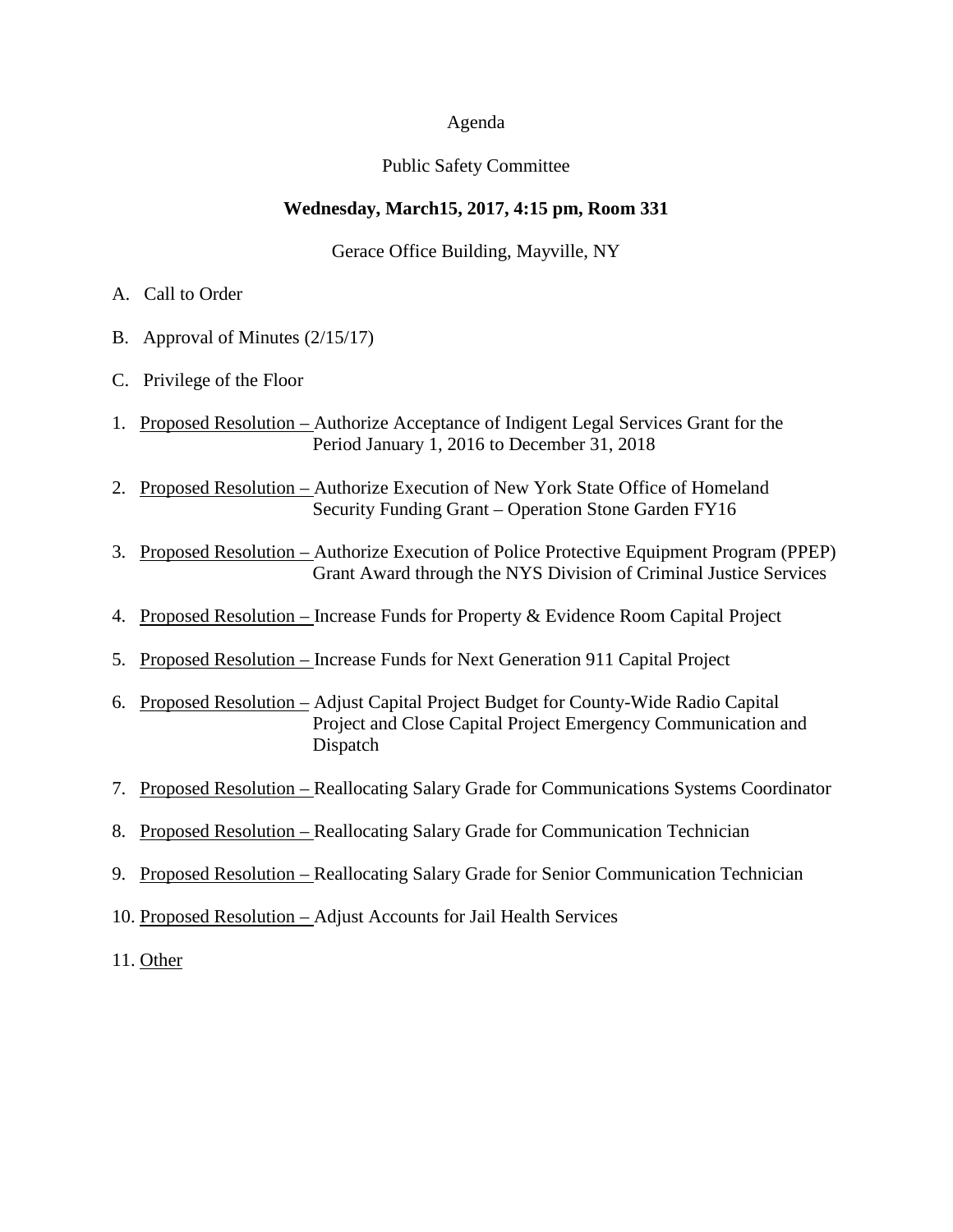**TITLE:** Authorize Acceptance of Indigent Legal Services Grant for the Period January 1, 2016 to December 31, 2018



**BY:** Public Safety and Audit & Control Committees:

**AT THE REQUEST OF:** County Executive Vincent W. Horrigan:

WHEREAS, the Chautauqua County Office of the Public Defender has been awarded a grant by the New York State Office of Indigent Legal Services, with a funding level of \$269,919.00, for the operational period of January 1, 2016 through December 31, 2018; and

WHEREAS, the County of Chautauqua has participated in this program in the past and is desirous of accepting such grant; and

WHEREAS, such project funds will assist the County in providing improved quality of services under Article 18-B of the County Law; therefore be it

RESOLVED, That the County of Chautauqua hereby authorizes and approves the funding application and confirms acceptance of the funding of the grant for New York State Indigent Legal Services for the period of January 1, 2016 through December 31, 2018, in the amount of \$269,919.00, or as amended; and be it further

RESOLVED, That the County Executive be and hereby is authorized to sign any and all contract documents to confirm the application and acceptance and receipt of such grant; and be it further

RESOLVED, That a certified copy of this resolution be forwarded to the New York State Office of Indigent Legal Services.

## **\_\_\_\_\_\_\_\_\_\_\_\_\_APPROVED \_\_\_\_\_\_\_\_\_\_\_\_\_VETOES (VETO MESSAGE ATTACHED)**

**\_\_\_\_\_\_\_\_\_\_\_\_\_\_\_\_\_\_\_\_\_\_\_\_\_\_\_\_\_\_\_\_\_\_\_\_ \_\_\_\_\_\_\_\_\_\_\_\_\_**

**County Executive Date**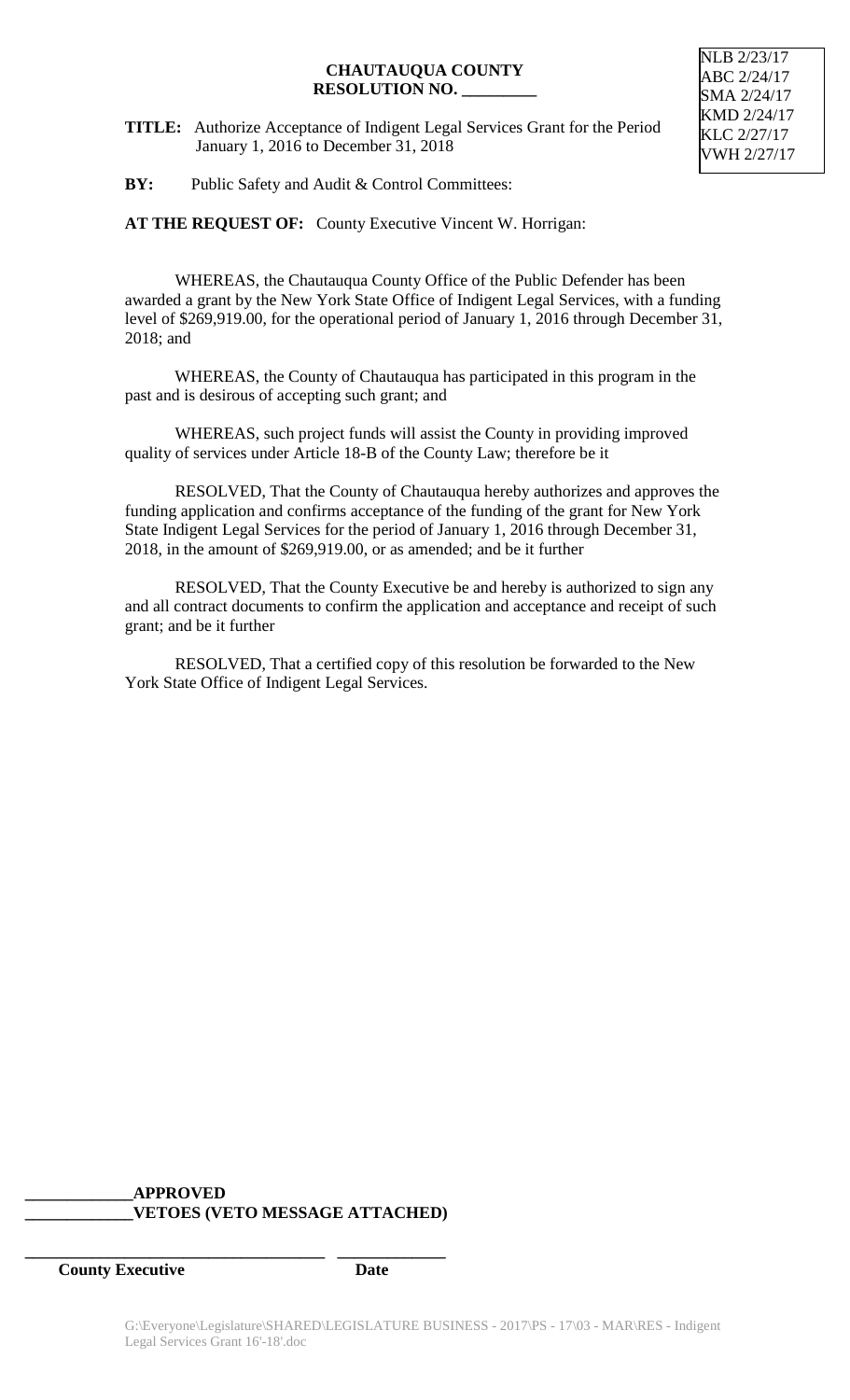**TITLE:** Authorize Execution of New York State Office of Homeland Security Funding Grant—Operation Stone Garden FY16

**BY:** Public Safety and Audit & Control Committees:

**AT THE REQUEST OF:** County Executive Vincent W. Horrigan:

WHEREAS, the County Sheriff's Office received notice that the State of New York Office of Homeland Security approved the application submitted to the Office of Homeland Security and Emergency Services Program Grant for the further implementation Operation Stone Garden; and

WHEREAS, the State of New York will provide funding for a FY16 grant in the amount of \$77,778.00, with no local funds, for a contract period of September 1, 2016 through August 31, 2019; and

WHEREAS, this grant was amended into the 2017 budget by Resolution 16-17; now therefore be it

RESOLVED, That the County Executive is authorized to execute an agreement to secure the grant funding with the New York State Office of Homeland Security.

**\_\_\_\_\_\_\_\_\_\_\_\_\_APPROVED \_\_\_\_\_\_\_\_\_\_\_\_\_VETOES (VETO MESSAGE ATTACHED)**

\_\_\_\_\_\_\_\_\_\_\_\_\_\_\_\_\_\_\_\_\_\_\_\_\_\_\_\_\_\_\_\_\_\_ \_\_\_\_\_\_\_\_\_\_\_\_\_\_

**County Executive Date**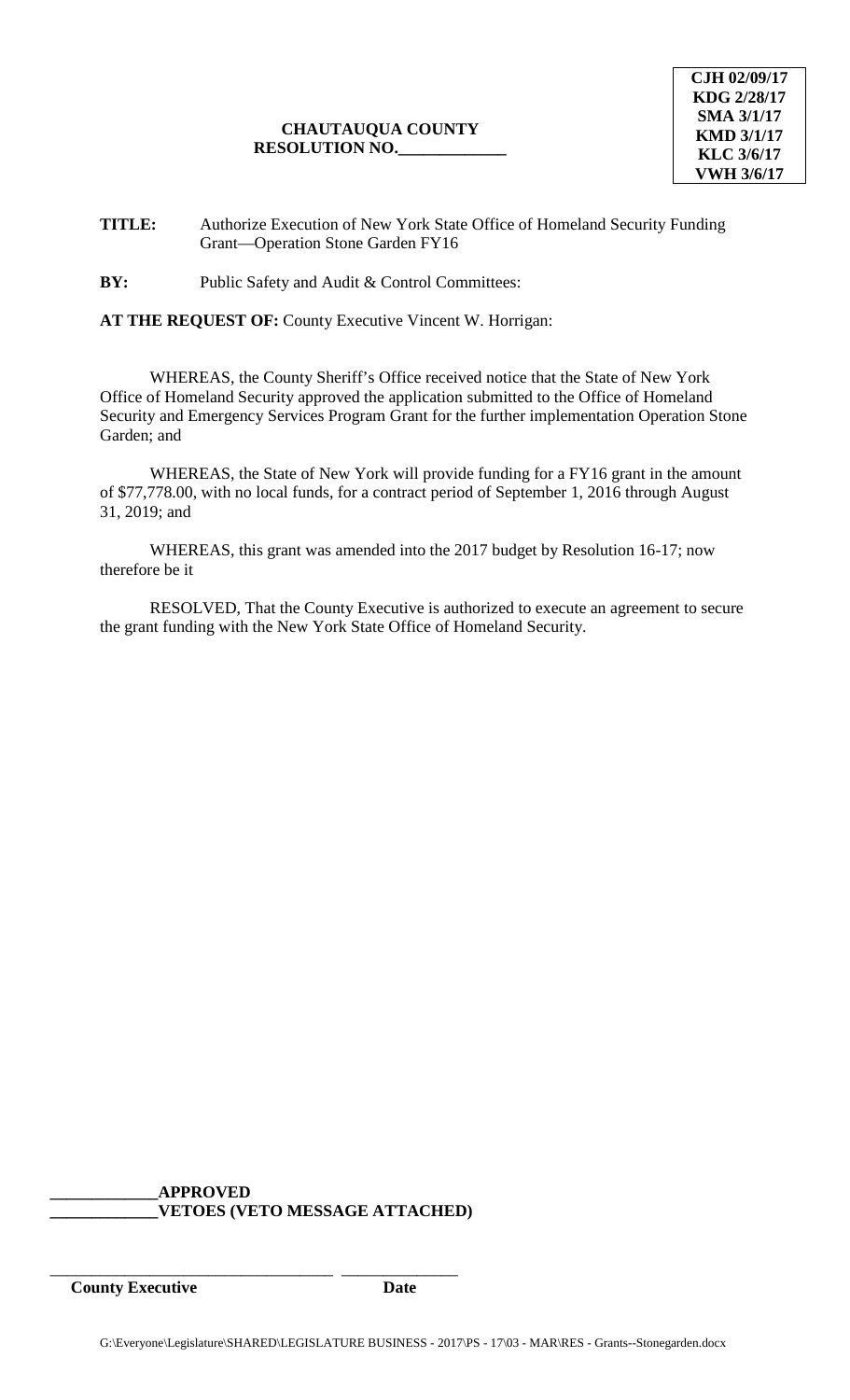

**TITLE:** Authorize Execution of Police Protective Equipment Program (PPEP) Grant Award through the NYS Division of Criminal Justice Services

**BY:** Public Safety and Audit & Control Committees:

**AT THE REQUEST OF:** County Executive Vincent W. Horrigan:

WHEREAS, the County Sheriff's Office received notice that the State of New York Division of Criminal Justice Services approved the application submitted to the Division of Criminal Justice Services for the Police Protective Equipment Program (PPEP) grant; and

WHEREAS, the State of New York will provide funding for a FY16 grant in the amount of \$13,949.00, with no local funds, for Contract #T444680 for the performance period of January 1, 2017 through December 31, 2017; and

WHEREAS, the 2017 Chautauqua County Budget does not include any revenue or expenditures for this grant since the grant funds became available after the budget was released; now therefore be it

RESOLVED, That the County Executive is authorized to execute an agreement to secure the grant funding with the Division of Criminal Justice Service; and be it further

RESOLVED, That the Director of Finance is hereby directed to make the following 2017 budgetary changes:

|                                  | INCREASE APPROPRIATION ACCOUNT:                      |          |
|----------------------------------|------------------------------------------------------|----------|
|                                  | A.3110.----.4 Contractual—Sheriff                    | \$13,949 |
| <b>INCREASE REVENUE ACCOUNT:</b> |                                                      |          |
|                                  | A.3110.R438.9000 Federal Aid—Other Public Safety Aid | \$13,949 |

**\_\_\_\_\_\_\_\_\_\_\_\_\_APPROVED \_\_\_\_\_\_\_\_\_\_\_\_\_VETOES (VETO MESSAGE ATTACHED)**

\_\_\_\_\_\_\_\_\_\_\_\_\_\_\_\_\_\_\_\_\_\_\_\_\_\_\_\_\_\_\_\_\_\_ \_\_\_\_\_\_\_\_\_\_\_\_\_\_

**County Executive Date**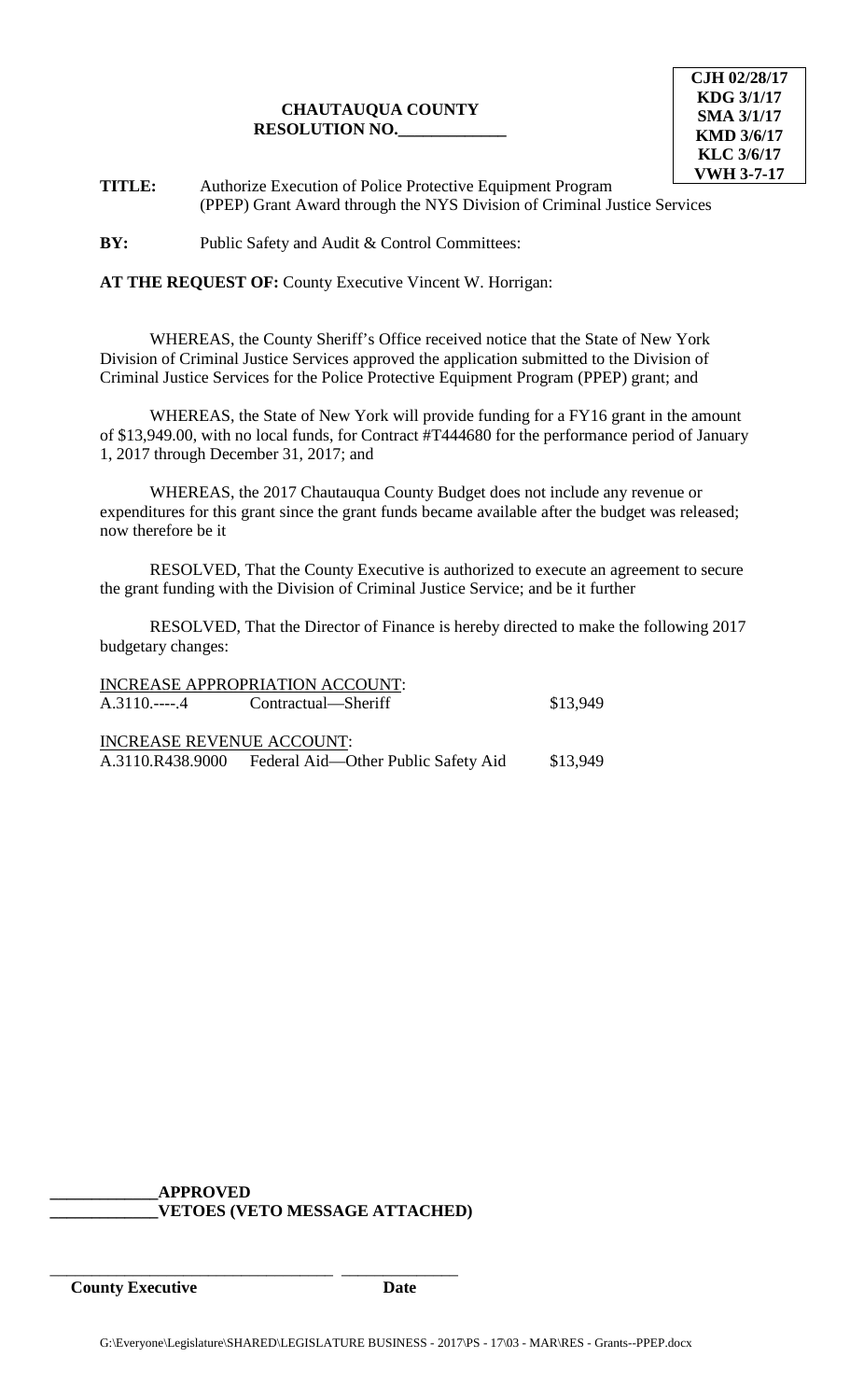**TITLE:** Increase Funds for Property & Evidence Room Capital Project

**BY:** Public Safety and Audit & Control Committees:

**AT THE REQUEST OF:** County Executive Vincent W. Horrigan:

WHEREAS, the total cost of the property and evidence room capital project will exceed its budget; now therefore be it

RESOLVED, That Reserve for Capital is appropriated as follows:

INCREASE THE USE OF RESERVE FOR CAPITAL: A.----.----.878.0000 Fund Balance, Reserved Fund Balance -Reserve for Capital \$11,311

; and be it further

RESOLVED, That the Director of Finance is hereby directed to make the following changes to the 2017 Capital Budget:

|                                                    | INCREASE APPROPRIATION ACCOUNT:                                                                                   |          |
|----------------------------------------------------|-------------------------------------------------------------------------------------------------------------------|----------|
| $A.9950$ 9                                         | Interfund Transfer - Transfer to Capital                                                                          | \$11,311 |
| <b>INCREASE CAPITAL ACCOUNT:</b><br>H.3110.06964.4 | Contractual - Prop & Evid Rm/Proc Lab                                                                             | \$11,311 |
|                                                    | ESTABLISH AND INCREASE CAPITAL REVENUE ACCOUNT:<br>H.3110.06964.R503.1000 Interfund Transfer – Interfund Transfer | \$11,311 |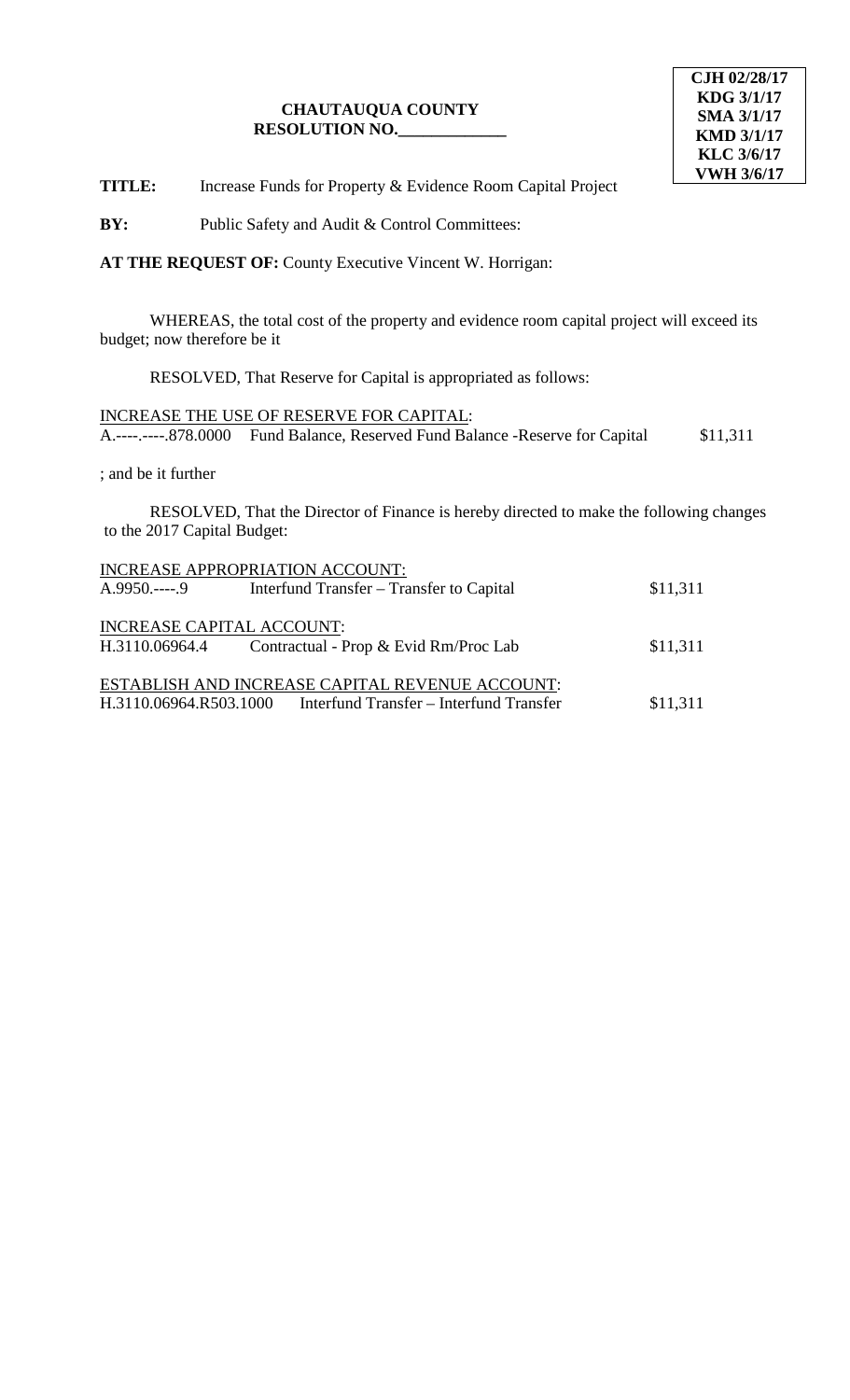**TITLE:** Increase Funds for Next Generation 911 Capital Project

**BY:** Public Safety and Audit & Control Committees:

**AT THE REQUEST OF:** County Executive Vincent W. Horrigan:

WHEREAS, the total cost of the Next Generation 911 capital project will exceed its budget established in Resolution 225-15; and

WHEREAS the County Sheriff's Office has sufficient funds in a reserve account that can be used to purchase equipment for this operation of the 911 emergency system; now therefore be it

RESOLVED, That A Fund Balance is appropriated as follows:

INCREASE THE USE OF FUND BALANCE: A.----.----.891.0000 Fund Bal., Reserved Fund Bal. – Misc. Reserve: W-911 \$19,000

; and be it further

RESOLVED, That the Director of Finance is authorized and directed to make the following amendments to the Capital Budget:

| INCREASE APPROPRIATION ACCOUNT:   |                                          |          |
|-----------------------------------|------------------------------------------|----------|
| $A.9950---9$                      | Interfund Transfer – Transfer to Capital | \$19,000 |
|                                   |                                          |          |
|                                   | INCREASE CAPITAL APPROPRIATE ACCOUNT:    |          |
| H.3110.06966.4                    | Contractual—Next Generation 911          | \$19,000 |
|                                   |                                          |          |
| INCREASE CAPITAL REVENUE ACCOUNT: |                                          |          |
| H.3110.06966.R503.1000            | Interfund Transfer – Interfund Transfer  | \$19,000 |
|                                   |                                          |          |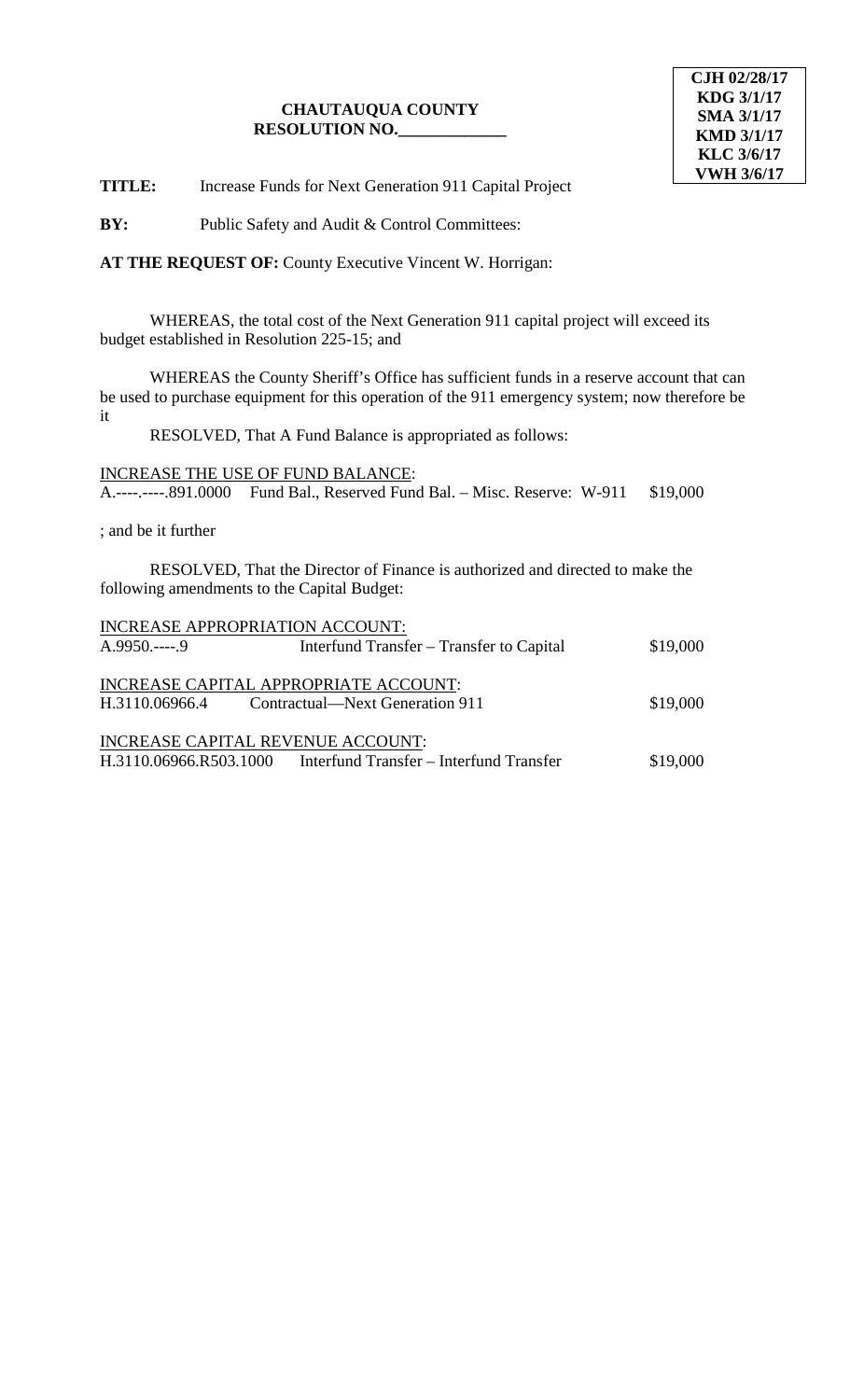**TITLE:** Adjust Capital Project Budget for County-Wide Radio Capital Project and Close Capital Project Emergency Communications and Dispatch

**BY:** Public Safety and Audit & Control Committees:

**AT THE REQUEST OF:** County Executive Vincent W. Horrigan:

WHEREAS, Emergency Communications and Dispatch capital project H.3110.542 has been completed and can be closed; and

WHEREAS, the Emergency Communications and Dispatch project was completed under budget and the estimated surplus of \$336,192 will be returned to the reserve for capital when the project is closed; and

WHEREAS, the total cost of the County-Wide Radio capital project number H.3110.06759 will exceed its budget; now therefore be it

RESOLVED, That Reserve for Capital is appropriated as follows:

|                                          | INCREASE THE USE OF FUND BALANCE: |           |
|------------------------------------------|-----------------------------------|-----------|
| A.----.----.878.0000 Reserve for Capital |                                   | \$336,192 |

; and be it further

RESOLVED, That the Director of Finance is hereby authorized and directed to make the following changes to the 2017 Capital Budget:

| INCREASE APPROPRIATION ACCOUNT:<br>$A.9950---9$                                                                                 | Interfund Transfers—Interfund Transfers | \$336,192 |  |
|---------------------------------------------------------------------------------------------------------------------------------|-----------------------------------------|-----------|--|
| INCREASE CAPITAL APPROPRIATION ACCOUNT:<br>Contractual--County-Wide Radio Project<br>\$336,192<br>H.3110.06759.4                |                                         |           |  |
| ESTABLISH AND INCREASE CAPITAL REVENUE ACCOUNT:<br>\$336,192<br>H.3110.06759.R503.1000<br>Interfund Transfer-Interfund Transfer |                                         |           |  |

And be it further

RESOLVED, That the Director of Finance, close capital account H.3110.542 for any further expenditures, reconcile, post adjustments and begin capitalization as necessary; and be it further

RESOLVED, That, upon completion of audit and reconciliation of the closed capital account, any surplus or deficit be adjusted to the appropriate Fund or Reserve for Capital.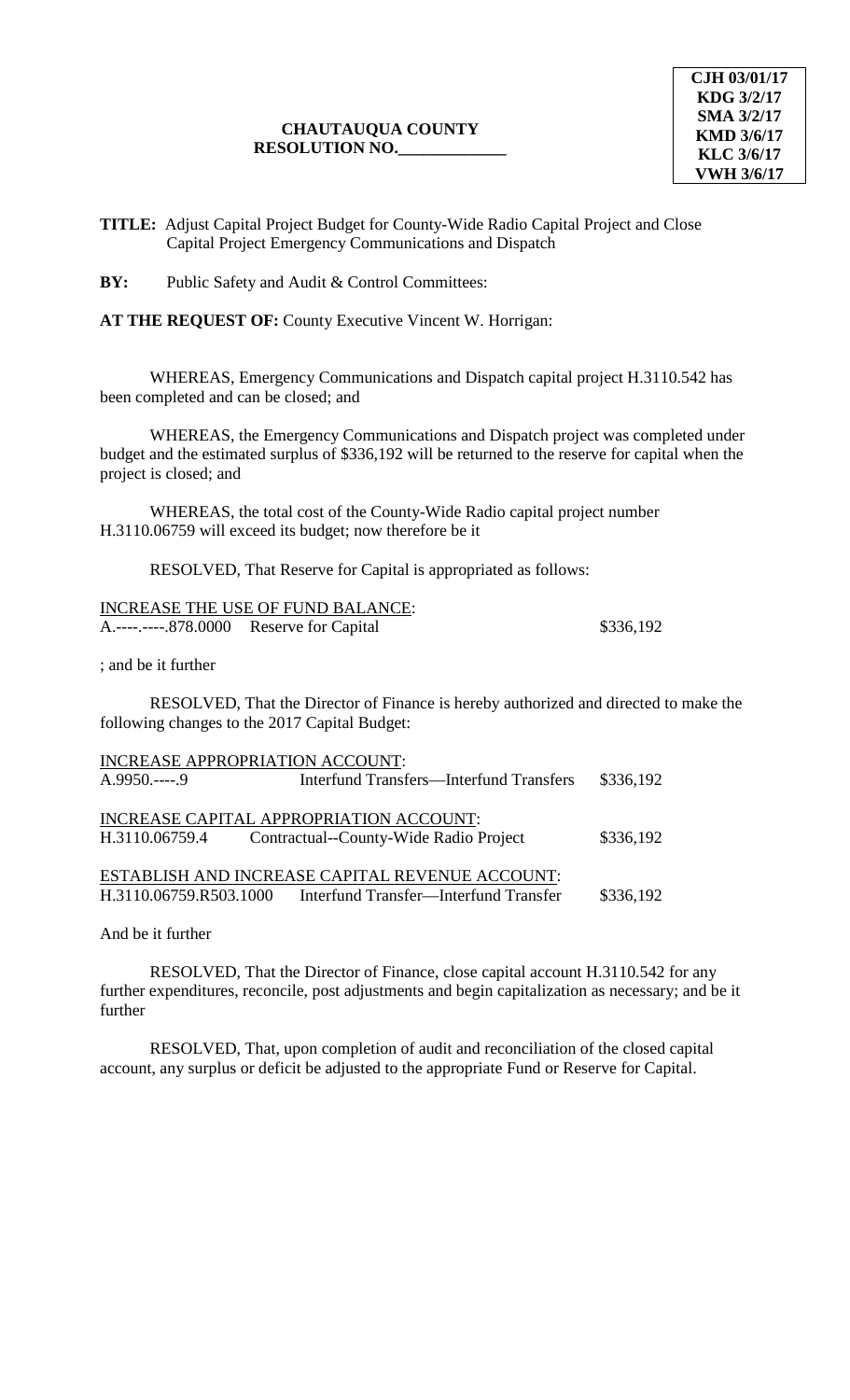**TITLE:** Reallocating Salary Grade for Communications Systems Coordinator

BY: Administrative Services, Public Safety and Audit & Control Committees:

**AT THE REQUEST OF:** County Executive Vincent W. Horrigan:

WHEREAS, the Chautauqua County Sheriff requested a review of the Communications Systems Coordinator salary grade, and

WHEREAS, the Human Resources staff reviewed the salary grade and duties currently being performed by Communications Systems Coordinators and recommended a three (3) grade salary increase, and

WHEREAS, the Reallocation Committee as defined by the CSEA Unit 6300 Collective Bargaining Agreement, comprised of the County Executive, Director of Human Resources and President of CSEA Unit 6300, met and approved the recommended grade change, and

WHEREAS, the title of Communications Systems Coordinator is currently at salary grade 18, therefore be it

RESOLVED, That the salary grade for Communications Systems Coordinator be set at grade 21 of the CSEA Unit 6300 salary schedule.

2017 CSEA Unit 6300 Salary Schedule

Communications Systems Coordinator Grade 21 (\$24.52 - \$31.52 per hour) (\$51,001.60 - \$65,561.60 per year)

Note: Current Grade 18 (\$21.90 – 28.17 per hour) (\$45,552.00 - \$58,593.60 per year)

**\_\_\_\_\_\_\_\_\_\_\_\_\_APPROVED \_\_\_\_\_\_\_\_\_\_\_\_\_VETOES (VETO MESSAGE ATTACHED)**

**\_\_\_\_\_\_\_\_\_\_\_\_\_\_\_\_\_\_\_\_\_\_\_\_\_\_\_\_\_\_\_\_\_\_\_\_ \_\_\_\_\_\_\_\_\_\_\_\_\_**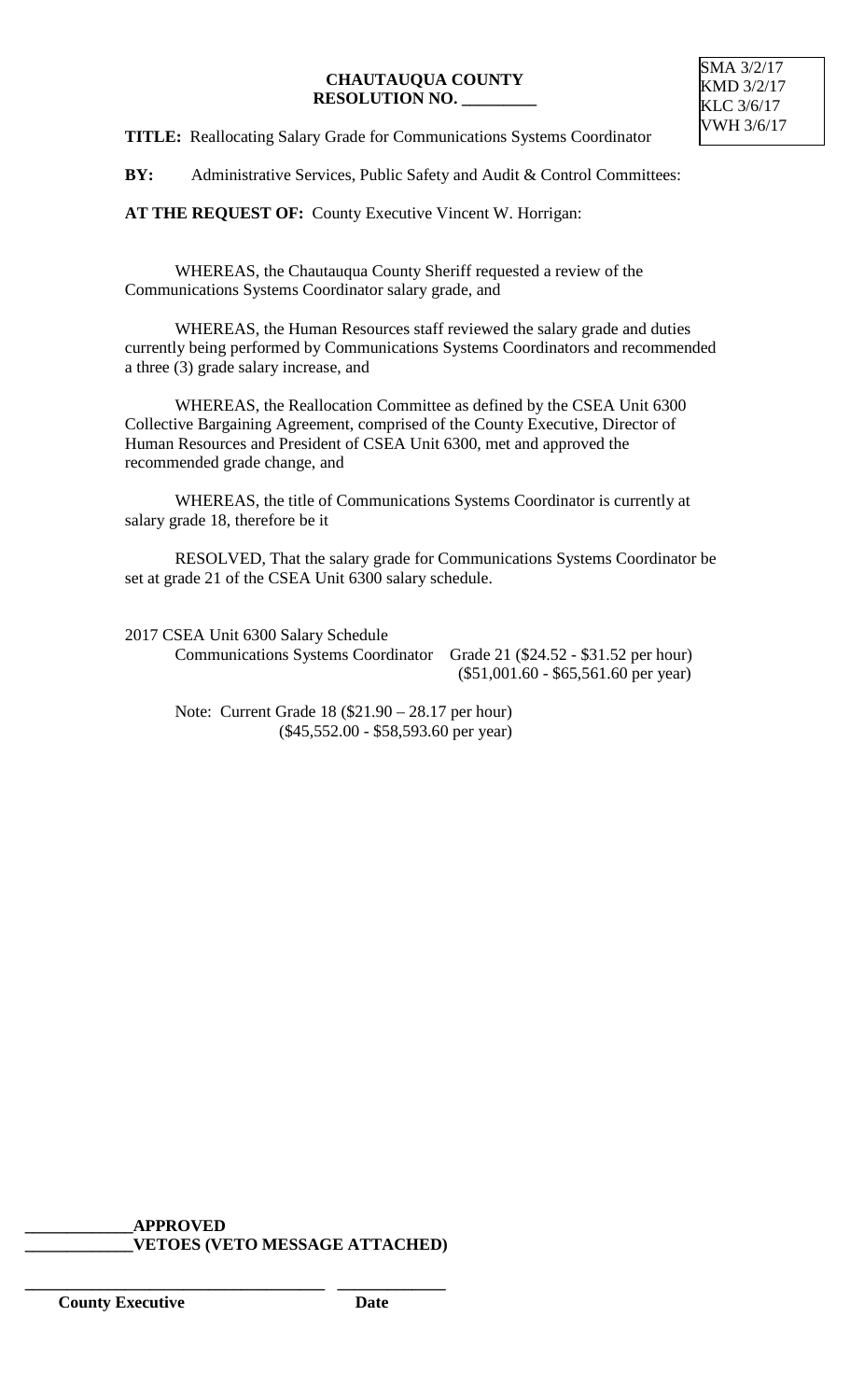**TITLE:** Reallocating Salary Grade for Communications Technician

BY: Administrative Services, Public Safety and Audit & Control Committees:

**AT THE REQUEST OF:** County Executive Vincent W. Horrigan:

WHEREAS, the Chautauqua County Sheriff requested a review of the Communications Technician salary grade, and

WHEREAS, the Human Resources staff reviewed the salary grade and duties currently being performed by Communications Technicians and recommended a one (1) grade salary increase, and

WHEREAS, the Reallocation Committee as defined by the CSEA Unit 6300 Collective Bargaining Agreement, comprised of the County Executive, Director of Human Resources and President of CSEA Unit 6300, met and approved the recommended grade change, and

WHEREAS, the title of Communications Technician is currently at salary grade 13, therefore be it

RESOLVED, That the salary grade for Communications Technician be set at grade 14 of the CSEA Unit 6300 salary schedule.

2017 CSEA Unit 6300 Salary Schedule

Communications Technician Grade 14 (\$19.05 - \$24.46 per hour) (\$39,624.00 - \$50,876.80 per year)

Note: Current Grade 13 (\$18.38 – \$23.57 per hour) (\$38,230.40 - \$49,025.60 per year)

**\_\_\_\_\_\_\_\_\_\_\_\_\_APPROVED \_\_\_\_\_\_\_\_\_\_\_\_\_VETOES (VETO MESSAGE ATTACHED)**

**\_\_\_\_\_\_\_\_\_\_\_\_\_\_\_\_\_\_\_\_\_\_\_\_\_\_\_\_\_\_\_\_\_\_\_\_ \_\_\_\_\_\_\_\_\_\_\_\_\_**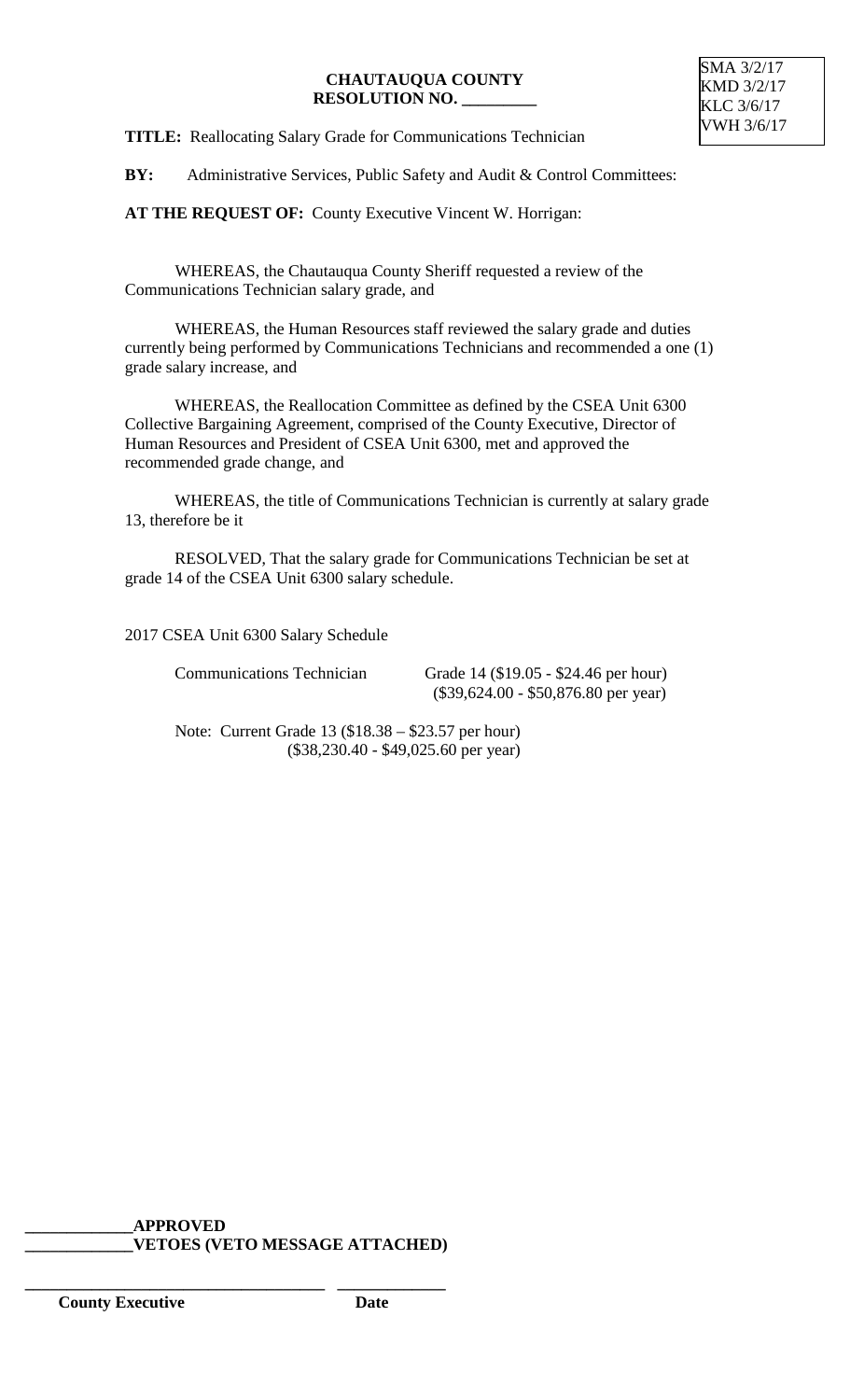**TITLE:** Reallocating Salary Grade for Senior Communications Technician

**BY:** Administrative Services, Public Safety and Audit & Control Committees:

**AT THE REQUEST OF:** County Executive Vincent W. Horrigan

WHEREAS, the Chautauqua County Sheriff requested a review of the Senior Communications Technician salary grade, and

WHEREAS, the Human Resources staff reviewed the salary grade and duties currently being performed by Senior Communications Technicians and recommended a two (2) grade salary increase, and

WHEREAS, the Reallocation Committee as defined by the CSEA Unit 6300 Collective Bargaining Agreement, comprised of the County Executive, Director of Human Resources and President of CSEA Unit 6300, met and approved the recommended grade change, and

WHEREAS, the title of Senior Communications Technician is currently at salary grade 15, therefore be it

RESOLVED, That the salary grade for Senior Communications Technician be set at grade 17 of the CSEA Unit 6300 salary schedule.

2017 CSEA Unit 6300 Salary Schedule

Communications Technician Grade 17 (\$21.19 - \$27.17 per hour) (\$44,075.20 - \$56,513.60 per year)

Note: Current Grade 15 (\$19.81 – \$25.35 per hour) (\$41,204.80 - \$52.728.00 per year)

#### **\_\_\_\_\_\_\_\_\_\_\_\_\_APPROVED \_\_\_\_\_\_\_\_\_\_\_\_\_VETOES (VETO MESSAGE ATTACHED)**

**\_\_\_\_\_\_\_\_\_\_\_\_\_\_\_\_\_\_\_\_\_\_\_\_\_\_\_\_\_\_\_\_\_\_\_\_ \_\_\_\_\_\_\_\_\_\_\_\_\_**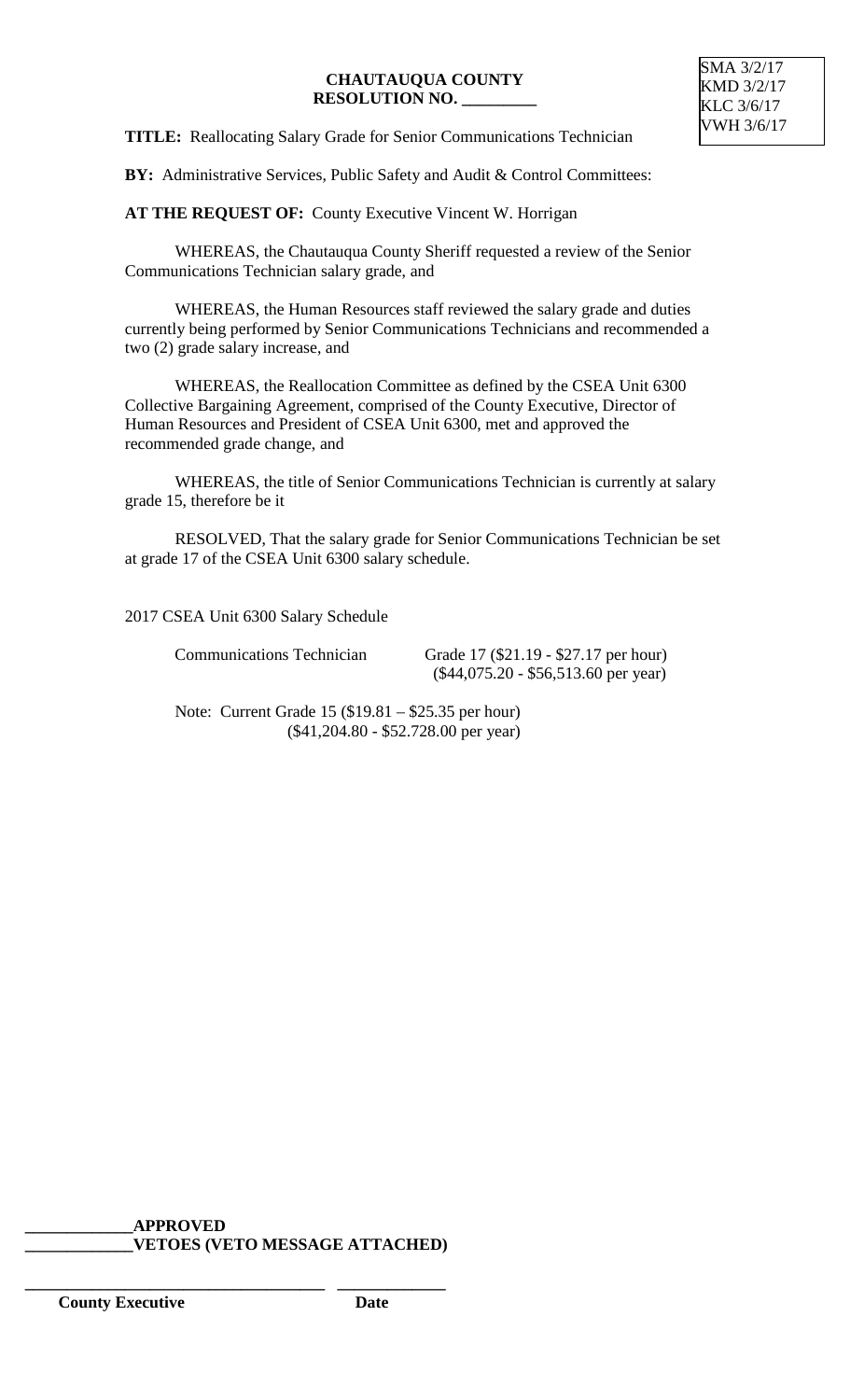**CJH 02/28/17 KDG 3/1/17 SMA 3/6/17 KMD 3/6/17 KLC 3/8/17 VWH 3/8/17**

**TITLE:** Adjust Accounts for Jail Health Services

**BY:** Public Safety, Human Services, and Audit & Control Committees:

**AT THE REQUEST OF:** County Executive Vincent W. Horrigan:

WHEREAS, the need for a more comprehensive and coordinated effort to improve the health, well-being and safety of County Jail inmates and the Chautauqua County community has led County Government officials to determine that Jail Health Services should be implemented by the Department of Health and Human Services (DHHS); and

WHEREAS, it is believed that a synergy would be created under the Public Health Division of the DHHS that would improve the quality of care of inmates, increase adherence to federal and state statutes, improve overall community health and well-being, and generate economies; and

WHEREAS, the delivery of Jail Health Services by DHHS will help ensure that all statutory requirements and compliance with all relevant oversight authorities are met, and the Chautauqua County Board of Health has expressed support for the operation of Jail Health Services by the Public Health Division of DHHS as of April 1, 2017; and

WHEREAS, in accordance with New York State Commission of Correction mandates Jail Health Services should be staffed during the hours of 6:30AM to 10:00PM, seven days a week,; and

WHEREAS, DHHS recommends Jail Health Services be staffed with the following positions: .1 Full Time Equivalent (FTE) Physician, .5 FTE Nurse Practitioner/Physician's Assistant, 4.8 FTE Registered Nurses, 2.8 FTE Licensed Practical Nurses, and 1.0 FTE Health Aide, for a total of 9.2 FTEs; and

WHEREAS, the 2017 budget for the Jail includes funding for Jail Health services inclusive of 5.0 FTE Registered Nurses; and

WHEREAS, the budget should be amended to transfer funds for Jail Health Services from the Jail account to a new account under the Health Department; and

WHEREAS, the overall budget must be increased to meet the total staffing requirement; now therefore be it

RESOLVED, That A Fund Balance is appropriated as follows:

#### INCREASE THE USE OF FUND BALANCE:

A.----.----.917.0000 Unassigned Fund Balance-- Unassigned Fund Balance \$ 160,330

; and be it further

RESOLVED, That in order to implement the delivery of Jail Health Services by DHHS, the Director of Finance is hereby directed to make the following 2017 budgetary changes:

#### INCREASE APPROPRIATION ACCOUNTS:

\_\_\_\_\_\_\_\_\_\_\_\_\_\_\_\_\_\_\_\_\_\_\_\_\_\_\_\_\_\_\_\_\_\_ \_\_\_\_\_\_\_\_\_\_\_\_\_\_

| A.4017.JAIL.1 | Personal Services — Clinics - Jail | \$460,016   |
|---------------|------------------------------------|-------------|
| A.4017.JAIL.4 | Contractual — Clinics - Jail       | \$495,500   |
| A.4017.JAIL.8 | Employee Benefits — Clinics - Jail | \$236,800   |
|               | Total                              | \$1,192,316 |

#### **\_\_\_\_\_\_\_\_\_\_\_\_\_APPROVED \_\_\_\_\_\_\_\_\_\_\_\_\_VETOES (VETO MESSAGE ATTACHED)**

**County Executive Date**